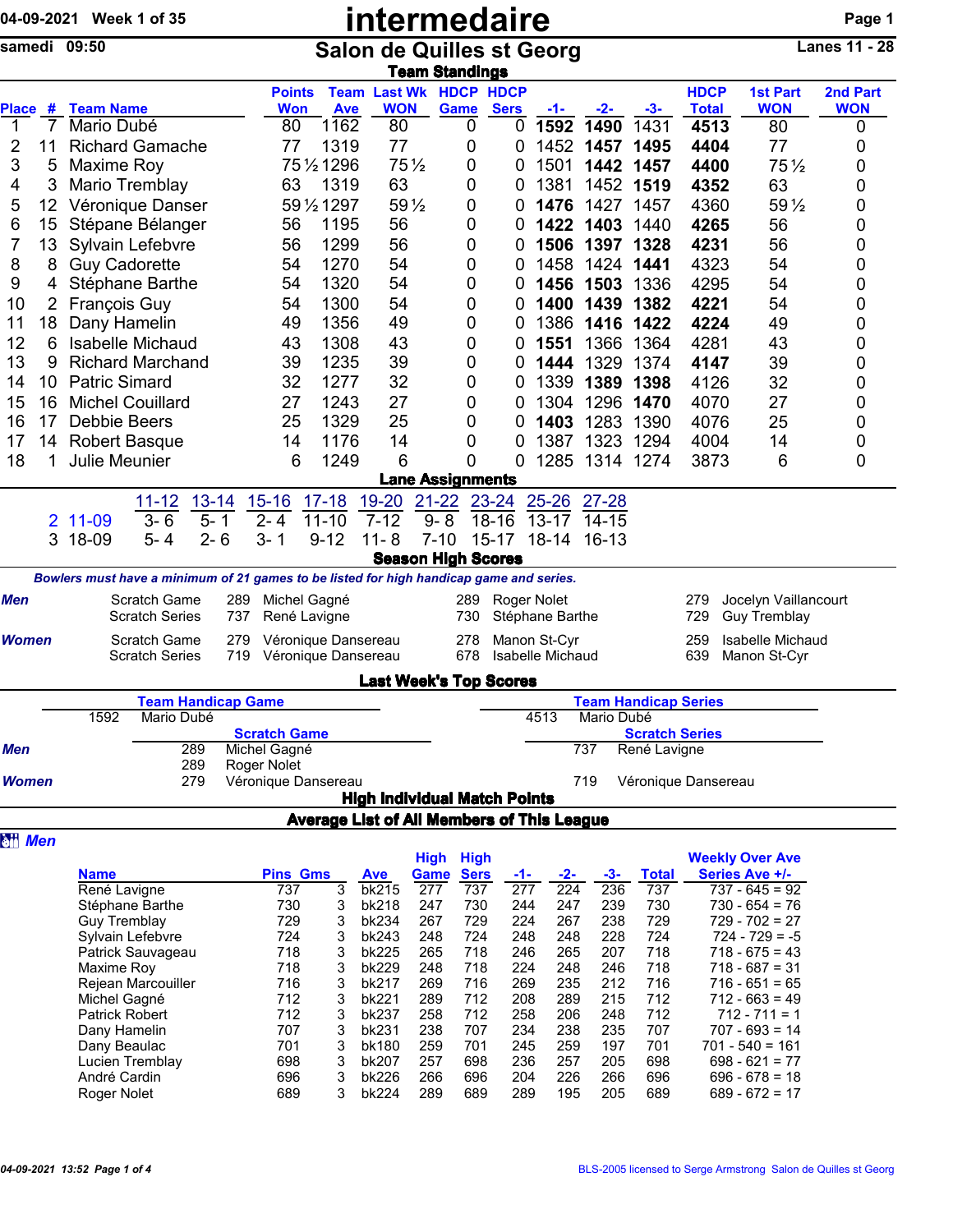| 04-09-2021 | Week 1 of 35                                   | intermedaire    |        |                |             |             |                  |                  |              |              | Page 2                                 |  |
|------------|------------------------------------------------|-----------------|--------|----------------|-------------|-------------|------------------|------------------|--------------|--------------|----------------------------------------|--|
|            |                                                |                 |        |                | <b>High</b> | <b>High</b> |                  |                  |              |              | <b>Weekly Over Ave</b>                 |  |
|            | <b>Name</b>                                    | <b>Pins Gms</b> |        | <b>Ave</b>     | <b>Game</b> | <b>Sers</b> | <u>-1-</u>       | $-2-$            | $-3-$        | <b>Total</b> | <b>Series Ave +/-</b>                  |  |
|            | Paul Stapels                                   | 686             | 3      | bk224          | 247         | 686         | $\overline{247}$ | $\overline{247}$ | 192          | 686          | $686 - 672 = 14$                       |  |
|            | Serge Massé                                    | 685             | 3      | bk222          | 238         | 685         | 230              | 238              | 217          | 685          | $685 - 666 = 19$                       |  |
|            | André Tremblay                                 | 454             | 2      | bk225          | 227         | 454         | 227              | 227              | a225         | 679          | $679 - 675 = 4$                        |  |
|            | Michel Tremblay                                | 679             | 3      | bk227          | 275         | 679         | 239              | 165              | 275          | 679          | $679 - 681 = -2$                       |  |
|            | Réjean Boivin                                  | 675             | 3      | bk223          | 257         | 675         | 216              | 202              | 257          | 675          | $675 - 669 = 6$                        |  |
|            | Andre Dinelle                                  | 674             | 3      | bk220          | 257         | 674         | 224              | 257              | 193          | 674          | $674 - 660 = 14$                       |  |
|            | Stéphane Bélanger                              | 673             | 3      | bk223          | 226         | 673         | 223              | 224              | 226          | 673          | $673 - 669 = 4$                        |  |
|            | René Plamondon                                 | 669             | 3      | bk228          | 256         | 669         | 209              | 204              | 256          | 669          | $669 - 684 = -15$                      |  |
|            | <b>Michel Couillard</b>                        | 665             | 3      | bk231          | 259         | 665         | 200              | 206              | 259          | 665          | $665 - 693 = -28$                      |  |
|            | Michel Landry                                  | 665             | 3<br>3 | bk213<br>bk206 | 245<br>228  | 665<br>665  | 196<br>224       | 224<br>228       | 245<br>213   | 665<br>665   | $665 - 639 = 26$<br>$665 - 618 = 47$   |  |
|            | <b>Yves Beaudry</b><br>Martin Vandelac         | 665<br>665      | 3      | bk222          | 258         | 665         | 189              | 218              | 258          | 665          | $665 - 666 = -1$                       |  |
|            | <b>Robert Lemeieux</b>                         | 664             | 3      | bk213          | 226         | 664         | 226              | 216              | 222          | 664          | $664 - 639 = 25$                       |  |
|            | Francois Lafrance                              | 662             | 3      | bk232          | 253         | 662         | 253              | 182              | 227          | 662          | $662 - 696 = -34$                      |  |
|            | Jocelyn Vaillancourt                           | 657             | 3      | bk217          | 279         | 657         | 195              | 183              | 279          | 657          | $657 - 651 = 6$                        |  |
|            | Michel Jubinville                              | 654             | 3      | bk194          | 228         | 654         | 223              | 228              | 203          | 654          | $654 - 582 = 72$                       |  |
|            | Jean cornudet                                  | 653             | 3      | bk227          | 226         | 653         | 226              | 211              | 216          | 653          | $653 - 681 = -28$                      |  |
|            | Sébastien Lagarde                              | 650             | 3      | bk233          | 260         | 650         | 195              | 195              | 260          | 650          | $650 - 699 = -49$                      |  |
|            | <b>Richard Gamache</b>                         | 649             | 3      | bk208          | 237         | 649         | 184              | 228              | 237          | 649          | $649 - 624 = 25$                       |  |
|            | Daniel Jobin                                   | 649             | 3      | bk211          | 236         | 649         | 236              | 235              | 178          | 649          | $649 - 633 = 16$                       |  |
|            | Patrick Benson                                 | 631             | 3      | bk217          | 247         | 631         | 166              | 218              | 247          | 631          | $631 - 651 = -20$                      |  |
|            | Mario Tremblay                                 | 629             | 3      | bk219          | 238         | 629         | 180              | 211              | 238          | 629          | $629 - 657 = -28$                      |  |
|            | Alexandre Dubé                                 | 626             | 3      | bk180          | 250         | 626         | 250              | 183              | 193          | 626          | $626 - 540 = 86$                       |  |
|            | Vincent Gagnon                                 | 625             | 3      | bk180          | 236         | 625         | 236              | 189              | 200          | 625          | $625 - 540 = 85$                       |  |
|            | Mario Dubé                                     | 623             | 3      | bk180          | 229         | 623         | 229              | 199              | 195          | 623          | $623 - 540 = 83$                       |  |
|            | Mario Lefebvre                                 | 617             | 3      | bk218          | 257         | 617         | 257              | 165              | 195          | 617          | $617 - 654 = -37$                      |  |
|            | Eric Michaud                                   | 613             | 3      | bk219          | 216         | 613         | 216              | 184              | 213          | 613          | $613 - 657 = -44$                      |  |
|            | Jean-Paul Bellerose                            | 612             | 3      | bk229          | 232         | 612         | 183              | 197              | 232          | 612          | $612 - 687 = -75$                      |  |
|            | Gérald St-Georges                              | 609             | 3      | bk213          | 214         | 609         | 200              | 195              | 214          | 609          | $609 - 639 = -30$                      |  |
|            | Denis Fournier                                 | 608             | 3      | bk200          | 218         | 608         | 210              | 218              | 180          | 608          | $608 - 600 = 8$                        |  |
|            | <b>Richard Dinelle</b>                         | 606             | 3      | bk215          | 215         | 606         | 183              | 208              | 215          | 606          | $606 - 645 = -39$                      |  |
|            | Jeremy St-Pierre                               | 606             | 3      | bk180          | 228         | 606         | 228              | 170              | 208          | 606          | $606 - 540 = 66$                       |  |
|            | <b>Richard Marchand</b>                        | 601             | 3      | bk230          | 212         | 601         | 210              | 179              | 212          | 601          | $601 - 690 = -89$                      |  |
|            | Daniel Fiorito                                 | 588<br>578      | 3<br>3 | bk217          | 216<br>236  | 588<br>578  | 209              | 163<br>168       | 216<br>174   | 588<br>578   | $588 - 651 = -63$<br>$578 - 630 = -52$ |  |
|            | <b>Guy Cadorette</b><br><b>Felix St-Pierre</b> | 578             | 3      | bk210<br>bk214 | 213         | 578         | 236<br>213       | 207              | 158          | 578          | $578 - 642 = -64$                      |  |
|            | Gaston Tougas                                  | 561             | 3      | bk193          | 194         | 561         | 178              | 194              | 189          | 561          | $561 - 579 = -18$                      |  |
|            | Marc-Antoine Vaillancourt                      | 555             | 3      | bk208          | 192         | 555         | 192              | 178              | 185          | 555          | $555 - 624 = -69$                      |  |
|            | Dave Lefebvre                                  | 550             | 3      | bk214          | 204         | 550         | 204              | 149              | 197          | 550          | $550 - 642 = -92$                      |  |
|            | Felice Compierchio                             | 548             | 3      | bk198          | 190         | 548         | 190              | 180              | 178          | 548          | $548 - 594 = -46$                      |  |
|            | Normand Meunier                                | 532             | 3      | bk214          | 199         | 532         | 147              | 186              | 199          | 532          | $532 - 642 = -110$                     |  |
|            | <b>Bernard Savard</b>                          | 498             | 3      | bk201          | 201         | 498         | 143              | 154              | 201          | 498          | $498 - 603 = -105$                     |  |
|            | Eric Latour                                    | 477             | 3      | bk197          | 208         | 477         | 208              | 122              | 147          | 477          | $477 - 591 = -114$                     |  |
|            | <b>Bob Basque</b>                              | 468             | 3      | bk186          | 171         | 468         | 163              | 134              | 171          | 468          | $468 - 558 = -90$                      |  |
|            | <b>Patrick St-Pierre</b>                       | 453             | 3      | bk208          | 178         | 453         | 132              | 143              | 178          | 453          | $453 - 624 = -171$                     |  |
|            | François Boisvert                              | 334             | 3      | bk187          | 117         | 334         | 107              | 117              | 110          | 334          | $334 - 561 = -227$                     |  |
|            | <b>François Guy</b>                            | 0               | 0      | bk231          | 0           | 0           | a231             | a231             | a231         | 693          | $693 - 693 = 0$                        |  |
|            | Michel Delasablonnier                          | 0               | 0      | bk226          | 0           | 0           | a226             | a226             | a226         | 678          | $678 - 678 = 0$                        |  |
|            | Michel Coté                                    | 0               | 0      | bk212          | 0           | 0           | a212             | a212             | a212         | 636          | $636 - 636 = 0$                        |  |
|            | Stephane Belval                                | 0               | 0      | bk231          | 0           | 0           | a231             | a231             | a231         | 693          | $693 - 693 = 0$                        |  |
|            | François Dionne                                | 0               | 0      | bk239          | 0           | 0           |                  |                  |              | 0            |                                        |  |
|            | luc Godin                                      | 0               | 0      | bk238          | 0           | 0           | a238             |                  | a238 a238    | 714          | $714 - 714 = 0$                        |  |
|            | Serge Fournier                                 | 0               | 0      | <b>bk222</b>   | 0           | 0           |                  | a222 a222 a222   |              | 666          | $666 - 666 = 0$                        |  |
|            | Daniel Dagenais                                | 0               | 0      | bk183          | 0           | 0           | a183             | a183             | a183         | 549          | $549 - 549 = 0$                        |  |
|            | <b>Patric Simard</b>                           | 0               | 0      | bk227          | 0           | 0           | a227             | a227             | a227         | 681          | $681 - 681 = 0$                        |  |
|            | André Rioux                                    | 0               | 0      | bk212          | 0           | 0           | a212             |                  | a212 a212    | 636          | $636 - 636 = 0$                        |  |
|            | Denis Riopel                                   | 0               | 0      | bk232          | 0           | 0           | a232             | a232             | a232         | 696          | $696 - 696 = 0$                        |  |
|            | Gilles Ayotte                                  | 0               | 0      | bk229          | 0           | 0           | a229             | a229             | a229         | 687          | $687 - 687 = 0$                        |  |
|            | Denis Dansereau                                | 0               | 0      | bk193          | 0           | 0           | a193             |                  | a193 a193    | 579          | $579 - 579 = 0$                        |  |
|            | Émile Delisle<br>Norman Dunn                   | 0<br>0          | 0<br>0 | bk223<br>bk208 | 0<br>0      | 0<br>0      | a223<br>a208     | a223<br>a208     | a223<br>a208 | 669<br>624   | $669 - 669 = 0$<br>$624 - 624 = 0$     |  |
|            | Sylvain Boisclair                              | 0               | 0      | bk180          | 0           | 0           | a180             | a180             | a180         | 540          | $540 - 540 = 0$                        |  |
|            | Gilles Guertin                                 | 0               | 0      | bk210          | 0           | 0           | a210             |                  | a210 a210    | 630          | $630 - 630 = 0$                        |  |
|            | Allan Gallagher                                | 0               | 0      | bk221          | 0           | 0           | a221             | a221             | a221         | 663          | $663 - 663 = 0$                        |  |
|            | Michel Paquette                                | 0               | 0      | bk212          | 0           | 0           | a212             | a212             | a212         | 636          | $636 - 636 = 0$                        |  |
|            | <b>Bryan Bellemare</b>                         | 0               | 0      | bk206          | 0           | 0           | a206             |                  | a206 a206    | 618          | $618 - 618 = 0$                        |  |
|            | Mathieu Imbault                                | 0               | 0      | bk180          | 0           | 0           | a180             |                  | a180 a180    | 540          | $540 - 540 = 0$                        |  |
|            |                                                |                 |        |                |             |             |                  |                  |              |              |                                        |  |

" *Women*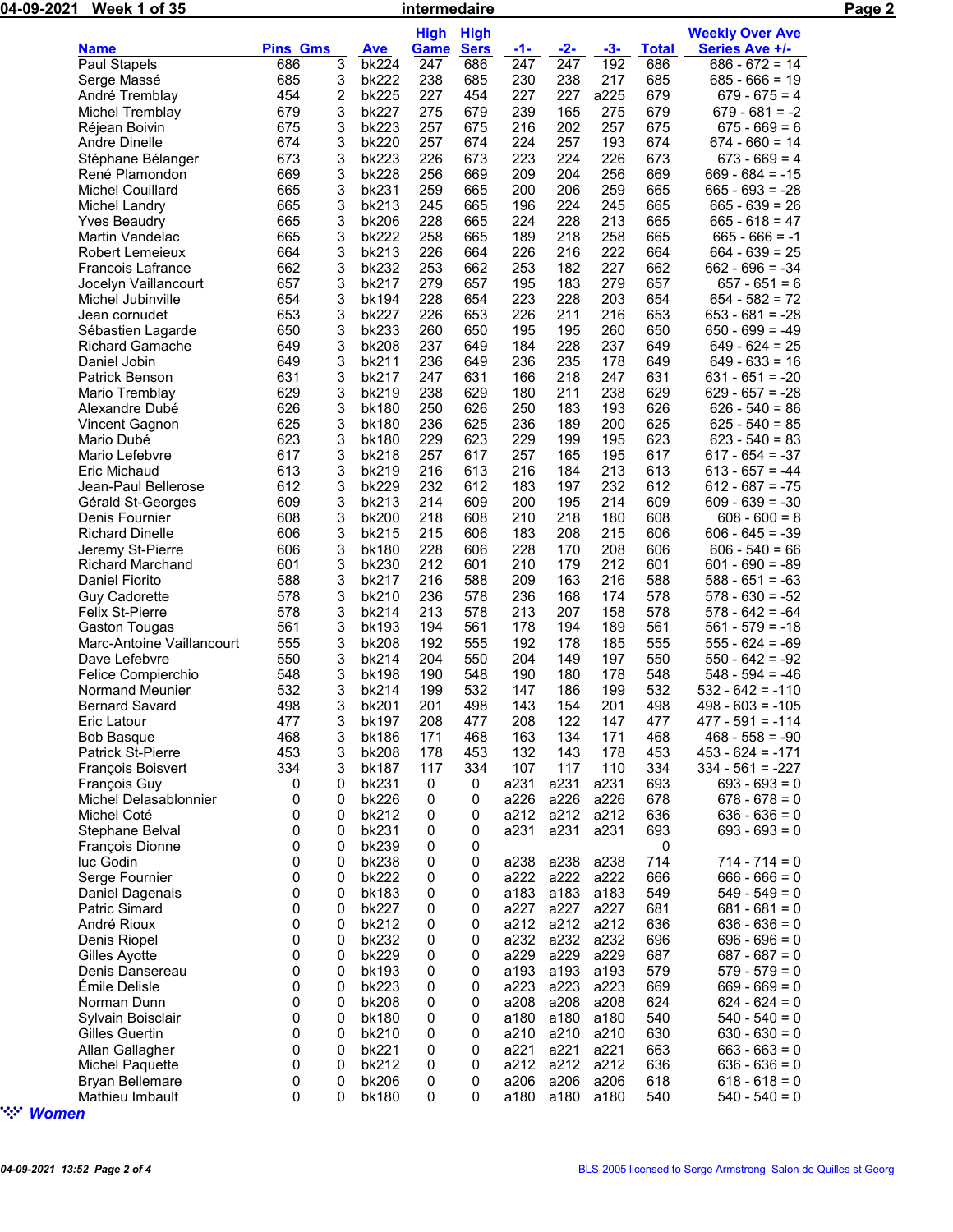| 04-09-2021 | <b>Week 1 of 35</b>     |                 |                |            | Page 3              |                            |       |                  |       |              |                                          |  |
|------------|-------------------------|-----------------|----------------|------------|---------------------|----------------------------|-------|------------------|-------|--------------|------------------------------------------|--|
|            | <b>Name</b>             | <b>Pins Gms</b> |                | <b>Ave</b> | <b>High</b><br>Game | <b>High</b><br><b>Sers</b> | $-1-$ | $-2-$            | $-3-$ | <b>Total</b> | <b>Weekly Over Ave</b><br>Series Ave +/- |  |
|            | Véronique Dansereau     | 719             | 3              | bk231      | 279                 | 719                        | 279   | $\overline{201}$ | 239   | 719          | $\overline{719} - 693 = 26$              |  |
|            | Isabelle Michaud        | 678             | 3              | bk236      | 259                 | 678                        | 259   | 258              | 161   | 678          | $678 - 708 = -30$                        |  |
|            | Manon St-Cyr            | 639             | 3              | bk213      | 278                 | 639                        | 278   | 205              | 156   | 639          | $639 - 639 = 0$                          |  |
|            | Diane Cloutier          | 636             | 3              | bk220      | 241                 | 636                        | 228   | 241              | 167   | 636          | $636 - 660 = -24$                        |  |
|            | Linda Blanchette        | 631             | 3              | bk212      | 236                 | 631                        | 183   | 236              | 212   | 631          | $631 - 636 = -5$                         |  |
|            | Diane Lamontagne        | 625             | 3              | bk204      | 231                 | 625                        | 189   | 205              | 231   | 625          | $625 - 612 = 13$                         |  |
|            | Rejeanne Cyr            | 605             | 3              | bk197      | 226                 | 605                        | 226   | 195              | 184   | 605          | $605 - 591 = 14$                         |  |
|            | <b>Emilie Cloutier</b>  | 592             | 3              | bk186      | 241                 | 592                        | 241   | 208              | 143   | 592          | $592 - 558 = 34$                         |  |
|            | Marie-Andrée Poirier    | 587             | 3              | bk206      | 199                 | 587                        | 199   | 196              | 192   | 587          | $587 - 618 = -31$                        |  |
|            | Francine Viau           | 583             | 3              | bk207      | 216                 | 583                        | 216   | 190              | 177   | 583          | $583 - 621 = -38$                        |  |
|            | Julie Meunier           | 580             | 3              | bk212      | 219                 | 580                        | 213   | 219              | 148   | 580          | $580 - 636 = -56$                        |  |
|            | Lucie St-Georges        | 578             | 3              | bk180      | 208                 | 578                        | 204   | 166              | 208   | 578          | $578 - 540 = 38$                         |  |
|            | Debbie Beers            | 376             | $\overline{2}$ | bk225      | 194                 | 376                        | 182   | 194              | a225  | 601          | $601 - 675 = -74$                        |  |
|            | <b>Chantal Rose</b>     | 563             | 3              | bk202      | 224                 | 563                        | 224   | 193              | 146   | 563          | $563 - 606 = -43$                        |  |
|            | Manon Normandin         | 562             | 3              | bk210      | 246                 | 562                        | 143   | 246              | 173   | 562          | $562 - 630 = -68$                        |  |
|            | Chantal Bourgault       | 559             | 3              | bk216      | 248                 | 559                        | 248   | 181              | 130   | 559          | $559 - 648 = -89$                        |  |
|            | Lori-Anne Latour        | 554             | 3              | bk221      | 199                 | 554                        | 162   | 199              | 193   | 554          | $554 - 663 = -109$                       |  |
|            | Lyne Tremblay           | 547             | 3              | bk233      | 211                 | 547                        | 163   | 173              | 211   | 547          | $547 - 699 = -152$                       |  |
|            | Doreen Dubé             | 524             | 3              | bk212      | 203                 | 524                        | 154   | 203              | 167   | 524          | $524 - 636 = -112$                       |  |
|            | Linda McGraw            | 523             | 3              | bk216      | 188                 | 523                        | 157   | 178              | 188   | 523          | $523 - 648 = -125$                       |  |
|            | Denise Brulé            | 487             | 3              | bk203      | 183                 | 487                        | 147   | 183              | 157   | 487          | $487 - 609 = -122$                       |  |
|            | <b>Francine Germain</b> | 481             | 3              | bk203      | 163                 | 481                        | 156   | 162              | 163   | 481          | $481 - 609 = -128$                       |  |
|            | Micheline Bélanger      | 479             | 3              | bk187      | 187                 | 479                        | 187   | 118              | 174   | 479          | $479 - 561 = -82$                        |  |
|            | Johanne Brisson         | 0               | 0              | bk166      | 0                   | 0                          | a166  | a166             | a166  | 498          | $498 - 498 = 0$                          |  |
|            | Catherine Raymond       | 0               | 0              | bk192      | 0                   | 0                          | a192  | a192             | a192  | 576          | $576 - 576 = 0$                          |  |
|            | Denise Lapointe         | 0               | 0              | bk232      | 0                   | 0                          | a232  | a232             | a232  | 696          | $696 - 696 = 0$                          |  |
|            |                         |                 |                |            |                     |                            |       |                  |       |              |                                          |  |